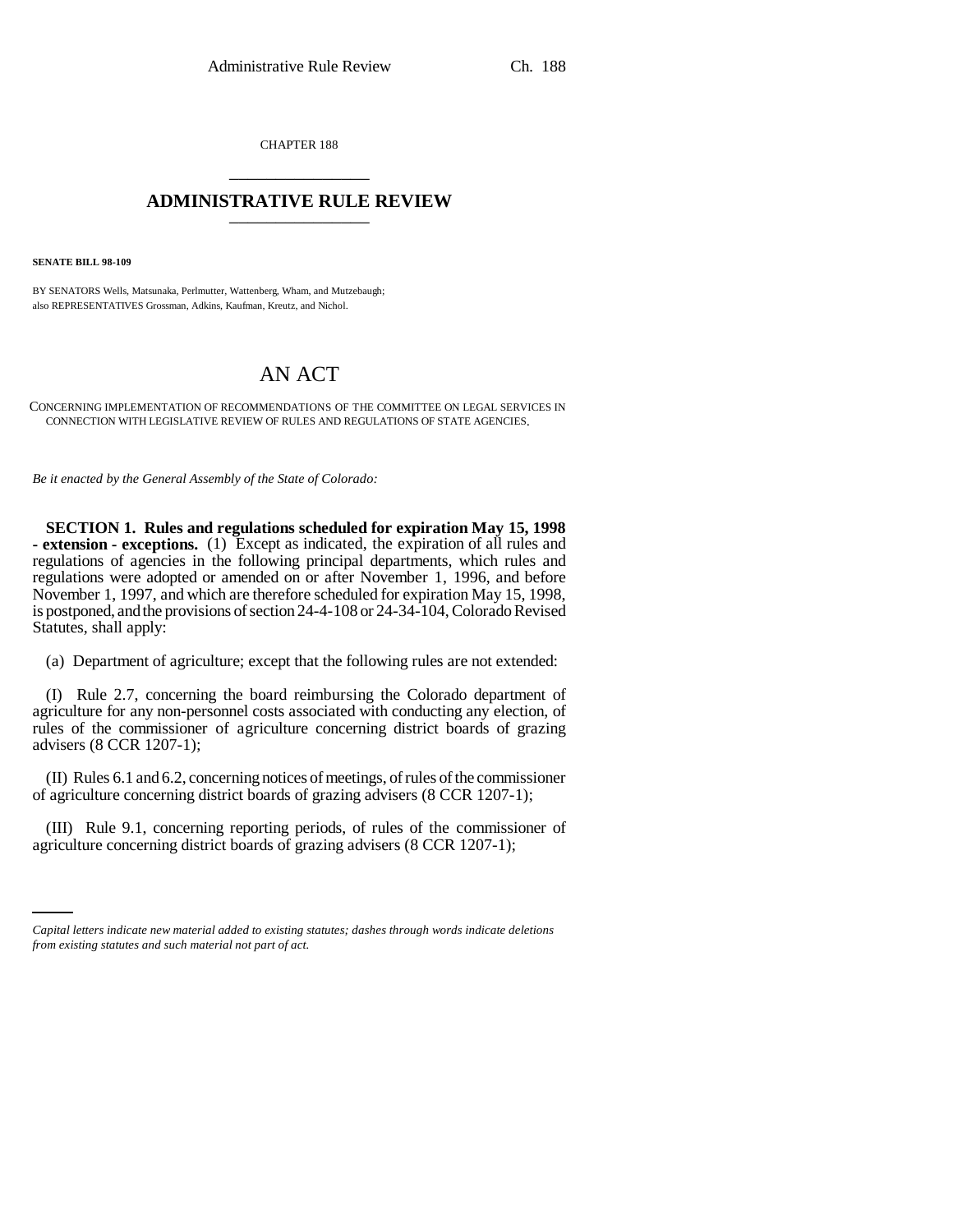## Ch. 188 Administrative Rule Review

(IV) Rule 9.2, concerning the board submitting to the commissioner an unaudited financial statement, of rules of the commissioner of agriculture concerning district boards of grazing advisers (8 CCR 1207-1);

(V) Rule 9.3, concerning the board submitting to the commissioner a three-year special audit, of rules of the commissioner of agriculture concerning district boards of grazing advisers (8 CCR 1207-1);

(b) Department of corrections;

(c) Department of education; except that the following rules are not extended:

(I) The following rules of the state board of education concerning administration of the "Exceptional Children's Educational Act" (1 CCR 301-8):

(A) Rule 2220-R-2.02 (9), concerning the definition of a preschool child with a disability;

(B) Rule 2220-R-3.01 (5) (a) (i), (ii), (v), (vi), (viii), and (ix), concerning the contents of the comprehensive plan;

(C) Rule 2220-R-4.01 (3) (c) (ii), concerning the administrative unit appointing an educational surrogate parent;

(D) Rule 2220-R-4.02 (4) (k), concerning the written IEP for each child with a hearing disability including a Communication Plan;

(E) Rule 2220-R-5.02 (4), concerning when choosing between two or more appropriate placements, the administrative unit may consider cost;

(F) Rule 2220-R-6.02 (2) (b), concerning the administrative unit appointing an educational surrogate parent;

(G) Rule 2220-R-8.02 (1) (f) (i), concerning salaries for certified, endorsed, or licensed personnel working with gifted and talented students;

(II) Rule 2251-R-2.01, concerning the rules for the administration of the public school transportation fund pertaining to all districts, of the rules of the state board of education concerning administration of the public school transportation fund (1 CCR 301-14);

(III) Rule 2260.5-R-3.05 (4), concerning applicants for professional licenses not completing an approved induction program as a provisional teacher licensee, of the rules of the state board of education concerning administration of the "Educator Licensing Act of 1991" (1 CCR 301-37);

(IV) Rule 2260.5-R-13.02, concerning program evaluation of each induction program, of the rules of the state board of education concerning administration of the "Educator Licensing Act of 1991" (1 CCR 301-37);

(d) Department of health care policy and financing; except that the following rules are not extended: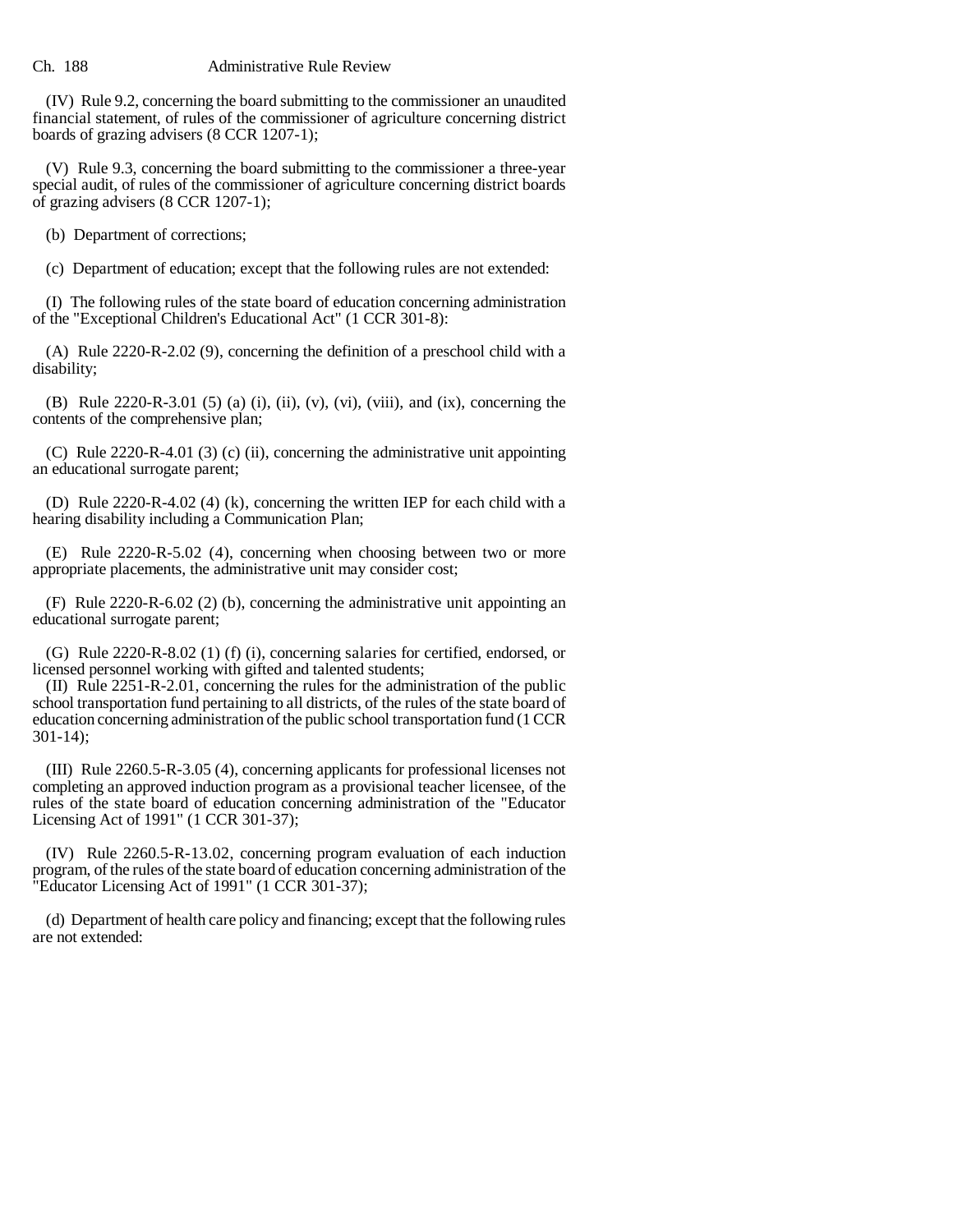(I) The following rules of the medical services board, concerning use of an enrollment facilitator (10 CCR 2505-10):

(A) 8.207.21, concerning voluntary enrollment of clients to medicaid managed care options;

(B) 8.207.22, concerning mandatory client inform and choice period;

(C) 8.207.29 A., concerning Default Assignment through the Medicaid Management Information System (MMIS);

(D) 8.207.41 C., concerning ensuring that all clients have no less than sixty-five calendar days to select among the available managed care options;

(II) Rules 8.112 through 8.112.33, concerning treatment of income and resources for institutionalized spouses or spouses of individuals enrolled in the program for all inclusive care for the elderly (PACE), of the rules of the state board of medical services (10 CCR 2505-10);

(e) Department of higher education;

(f) Department of human services; except that the following rules are not extended:

(I) Rule 3.850.66, concerning interim relief - Colorado works and child care assistance, of the rules of the state board of human services concerning income maintenance (9 CCR 2503-1);

(II) Rule 3.616.1 H., concerning recipients of state diversion who receive a one-time or short-term payment not being required to assign child support rights, of rules of the state board of human services concerning the Colorado Works program (9 CCR 2503-1);

(III) Rule 6.903.11 L., concerning denial of passports, of the rules of the state board of human services concerning child support enforcement (9 CCR 2504-1);

(IV) The first paragraph of Rule 5.190.2, concerning submittal and certifications, of the rules of the department concerning finance and accounting (11 CCR 2508-1);

(V) Rule 7.402.71 E. 2., concerning the director of the central registry, or designee, reviewing records, of the rules of the state board of human services concerning the central registry of child protection (12 CCR 2509-5);

(VI) Rule 7.803 C. 2., concerning completed home study and supporting documents complying with INS requirements, of the rules of the state board of human services concerning non-public interstate and foreign adoptions (12 CCR 2509-9);

(VII) Rule 7.508.21, concerning use and observance of the compact, of the rules of the state board of human services concerning the interstate compact on the placement of children (12 CCR 2509-6);

(VIII) Rule 7.508.7 F. 4. b, concerning the placement has disrupted and the child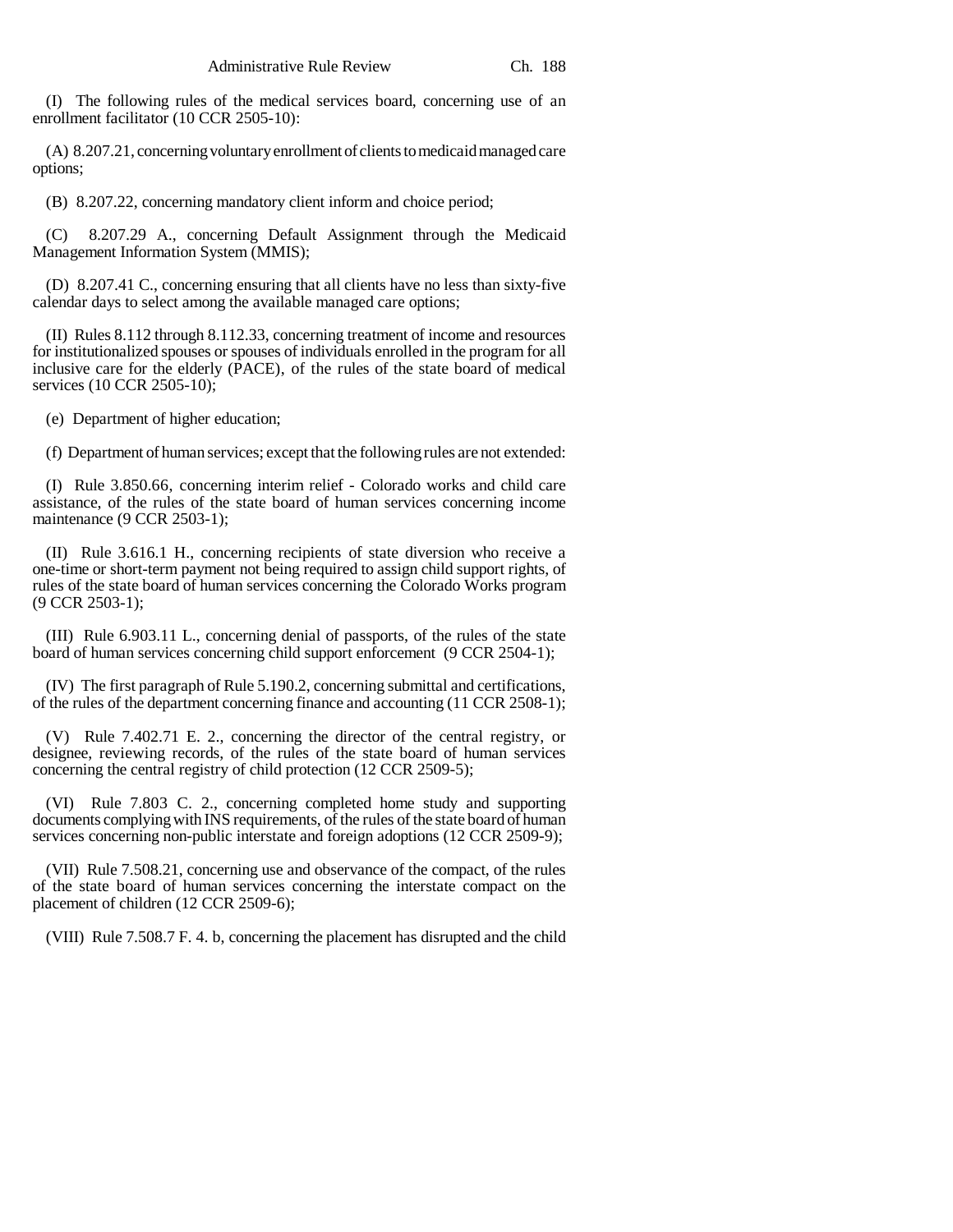## Ch. 188 Administrative Rule Review

has been returned to the sending state or has been relocated, of rules of the state board of human services concerning the interstate compact on the placement of children (12 CCR 2509-6);

(IX) Rule 7.508.83 B. 3., concerning obtaining a copy of form ICPC-103, of the rules of the state board of human services concerning the interstate compact on placement of children (12 CCR 2509-6);

(g) Department of labor and employment;

(h) Department of law;

(i) Department of local affairs;

(j) Department of natural resources; except that the following rules are not extended:

(I) The following rules of the director of the division of minerals and geology, concerning the coal mine health and safety rules and regulations of the coal mine board of examiners (2 CCR 407-5):

(A) Rule 1.2 (1), concerning the quarterly meetings of the board;

(B) Rule 1.7 (2), concerning the amount of the fee;

(C) Rule 2.3 (1) (a), concerning the procedure if certification lapses from a person's lack of being actively employed in the coal mining industry;

(D) Rule 3.2 (6), concerning Temporary Certification;

(E) Rule 5.1 (3) (c), concerning where the health and safety of other individuals may be compromised, of a rule relating to the director or office taking immediate action to temporarily suspend a certification;

(II) Rule #300 5. a. (1) of Chapter 3, concerning the type of insurance being "comprehensive general liability" or "commercial general liability", of rules of the board of parks and outdoor recreation relating to river outfitters (2 CCR 405-1);

(III) Rule #206 B. 4. c. of Article II of Chapter 2, concerning any eligible hunter ages 12 through 15 being entitled to youth hunt preference for the regular rifle seasons, of the rules of the wildlife commission concerning big game hunting (2 CCR 406-2);

(IV) Rule # 206. B. 4. d. of Article II of Chapter 2, concerning up to 15 percent of the number of either-sex deer licenses and antlerless deer, elk, and antelope licenses being available for purchase by qualified youth applicants, of rules of the wildlife commission concerning big game hunting (2 CCR 406-2);

(k) Department of personnel; except that the following rule is not extended: Rule 1., concerning a specific technical standard matrix, of the IMC Rule on Technical Standards Matrix of rules of the information management commission (1 CCR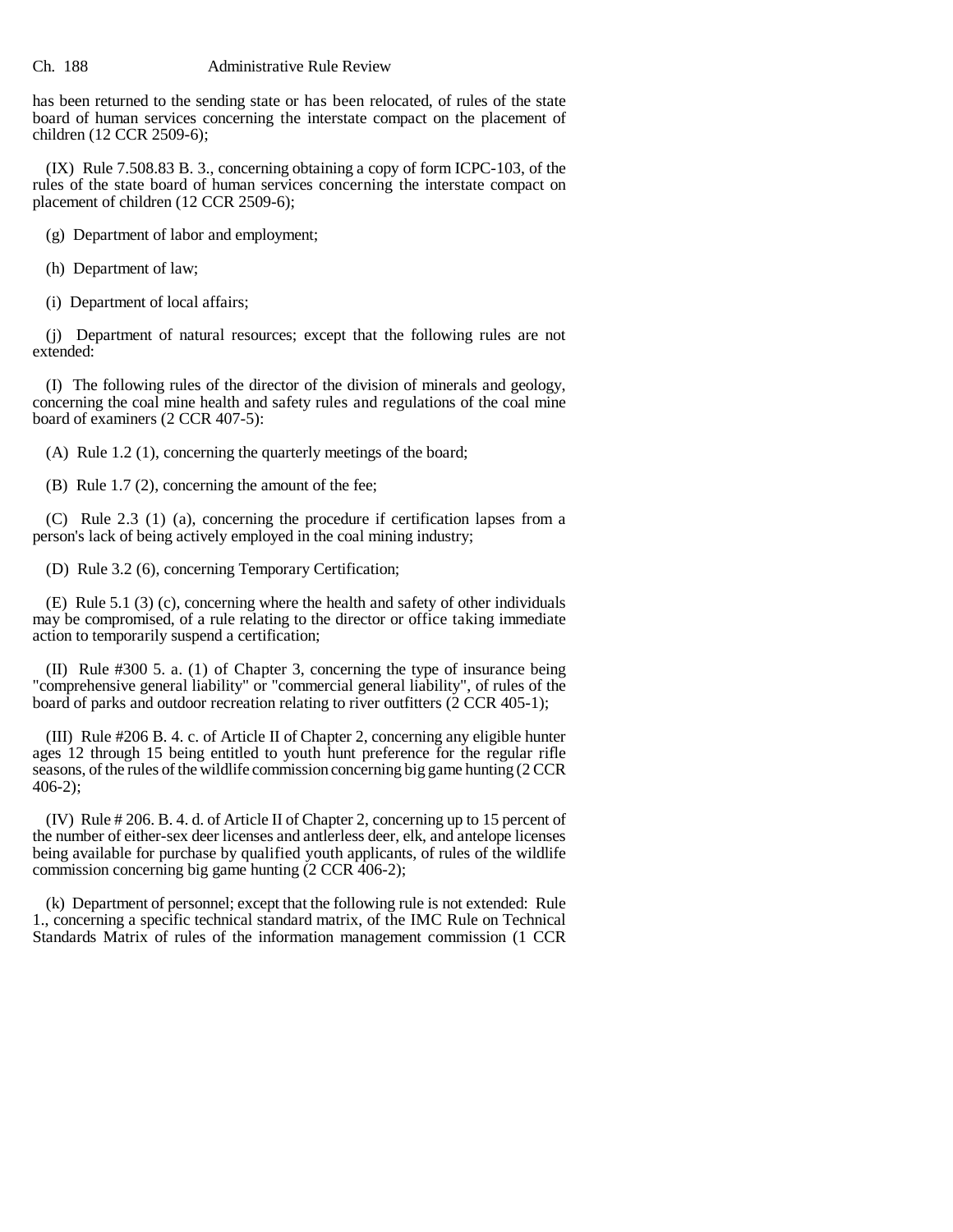106-2);

(l) Department of public health and environment; except that the following rules are not extended:

(I) Rule 3.2.8, of Part 3 of Chapter II, concerning the department not collecting in any report any patient or resident names, of the rules pertaining to General Licensure Standards for health and hospital facilities (6 CCR 1011-1);

(m) Department of public safety;

(n) Department of regulatory agencies; except that the following rules are not extended:

(I) Rule XV. L., concerning coverage of inspectors under good faith immunity in acting as agents for the board, of rules of the state board of dental examiners pertaining to anesthesia office inspection (3 CCR 709-1);

(II) Rule XIX. F., concerning practice monitor guidelines, of rules of the state board of dental examiners (3 CCR 709-1);

(o) Department of revenue; except that the following rules are not extended:

(I) The entire rule concerning issuance of special interest license plates, designated as Rule 10 in the table of contents, of the rules of the executive director pertaining to license plates, inspection, registration, ownership taxes, dealers, enforcement and hearing procedures (1 CCR 204-14);

(II) Rule 3.308 of Chapter 3 on Occupational Licenses, concerning issuance of a temporary license badge, of the rules of the Colorado racing commission (1 CCR  $208-1$ :

(III) The portion of Sales Tax Regulation 26-114.11 of the rules of the department of revenue (1 CCR 201-4), commencing with the word "INTRODUCTION:" through the last paragraph that precedes paragraph (A) of the regulation; except that the following paragraph is extended: "For machinery to be used predominantly in manufacturing, the greatest use of the machinery must be its use in manufacturing. If a machine has other uses in addition to its manufacturing use, the manufacturing use must be greater than 50% of all use to qualify for the exemption. For purposes of determining whether the manufacturing use of an item of machinery is greater than 50% of all use, machinery which is shut off is not in use, even while being repaired or maintained.

(IV) Paragraph (C) of Sales Tax Regulation 26-114.11 of the rules of the department of revenue (1 CCR 201-4), concerning the definition of "MACHINERY".

(p) Department of state; except the following rules are not extended:

(I) Rule 22.4, concerning the purpose or nature of interest of the committee or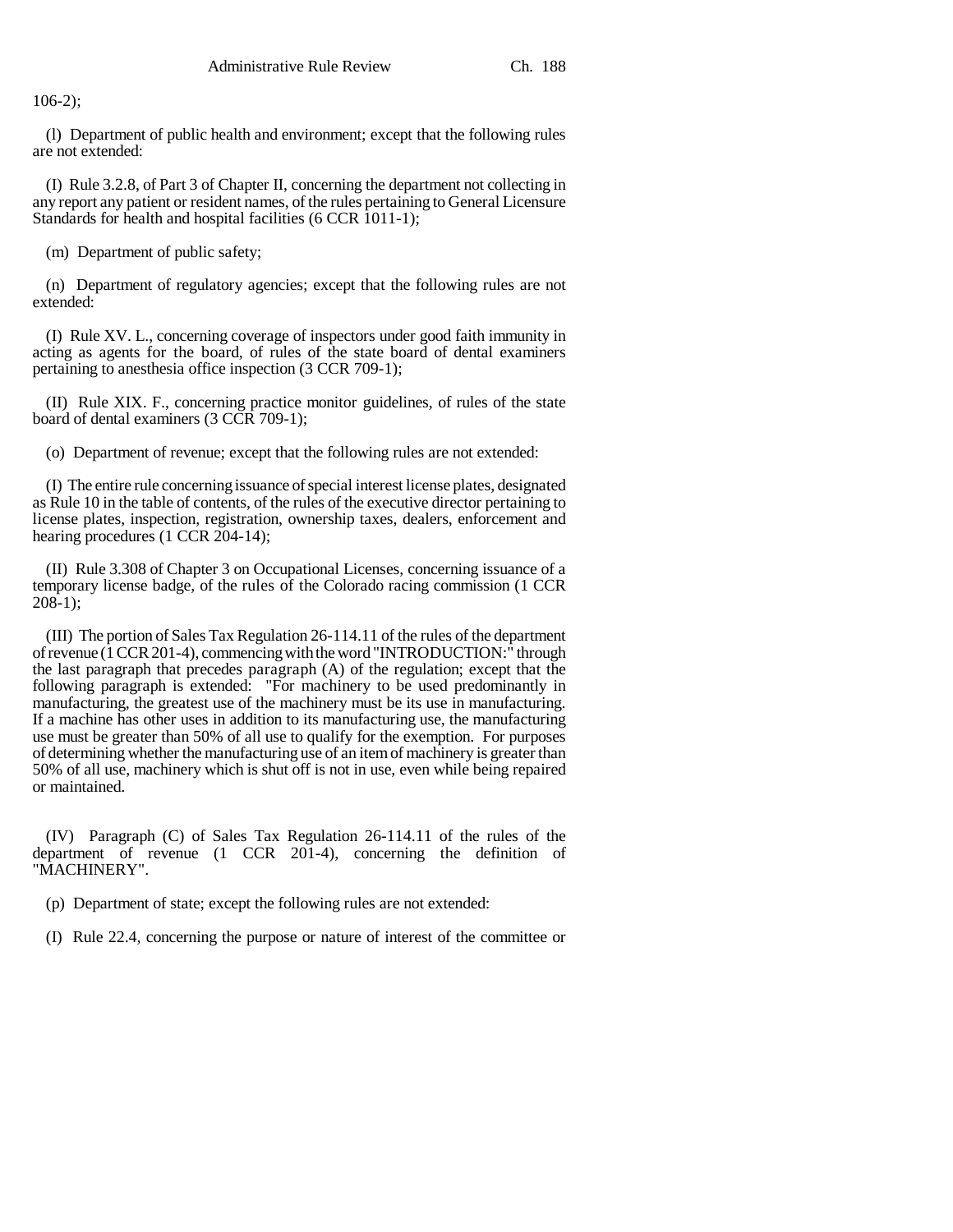Ch. 188 Administrative Rule Review

party, of rules of the secretary of state concerning Fair Campaign Practices (8 CCR  $1505-6$ ;

(II) Rule 24.1, concerning the definition of contribution, of rules of the secretary of state concerning Fair Campaign Practices (8 CCR 1505-6);

(III) Rule 25., concerning unexpended contributions, of rules of the secretary of state concerning Fair Campaign Practices (8 CCR 1505-6);

(q) Department of transportation;

(2) The expiration of all rules and regulations of the public employee's retirement association, which rules and regulations were adopted or amended on or after November 1, 1996, and before November 1, 1997, and which are therefore scheduled for expiration May 15, 1998, is postponed.

(3) Rule 12-64-103 (14). R II. 9. (b), concerning emergency services, and Rule 12-64-103 (14). R II. 10., concerning recordkeeping, of the rules of professional conduct of the code of professional ethics, of the rules of the state board of veterinary medicine, of the department of regulatory agencies (4 CCR 727-2), which rules were adopted on or after November 1, 1997, are repealed.

(4) (a) The expiration of the following rules and regulations of the department of personnel, which rules and regulations were adopted or amended on or after January 1, 1987, and before January 1, 1988, and which were extended until May 15, 1998, in Senate Bill 96-236, chapter 148, Session Laws of Colorado 1996, is postponed until May 15, 2000:

(I) R12-1-24, concerning job group (4 CCR 801-1);

(II) P11-2-1, concerning protected classes (4 CCR 801-2);

(III) P11-2-2, concerning workforce availability and utilization analysis (4 CCR 801-2).

(b) The expiration of the following rules and regulations of the department of personnel, which rules and regulations were adopted or amended on or after January  $1, 1992$ , and before January  $1, 1993$ , and which were extended until May 15, 1998, in Senate Bill 96-236, chapter 148, Session Laws of Colorado 1996, is postponed until May 15, 2000:

(I) Policy 11-1, concerning discrimination prohibited (4 CCR 801-1);

(II) R11-1-1, concerning appeals and grievances (4 CCR 801-1);

(III) R11-1-2, concerning guidelines and standards (4 CCR 801-1);

(IV) R11-1-3, concerning sexual harassment (4 CCR 801-1);

(V) R11-1-4, concerning reasonable accommodation for persons with a disability (4 CCR 801-1);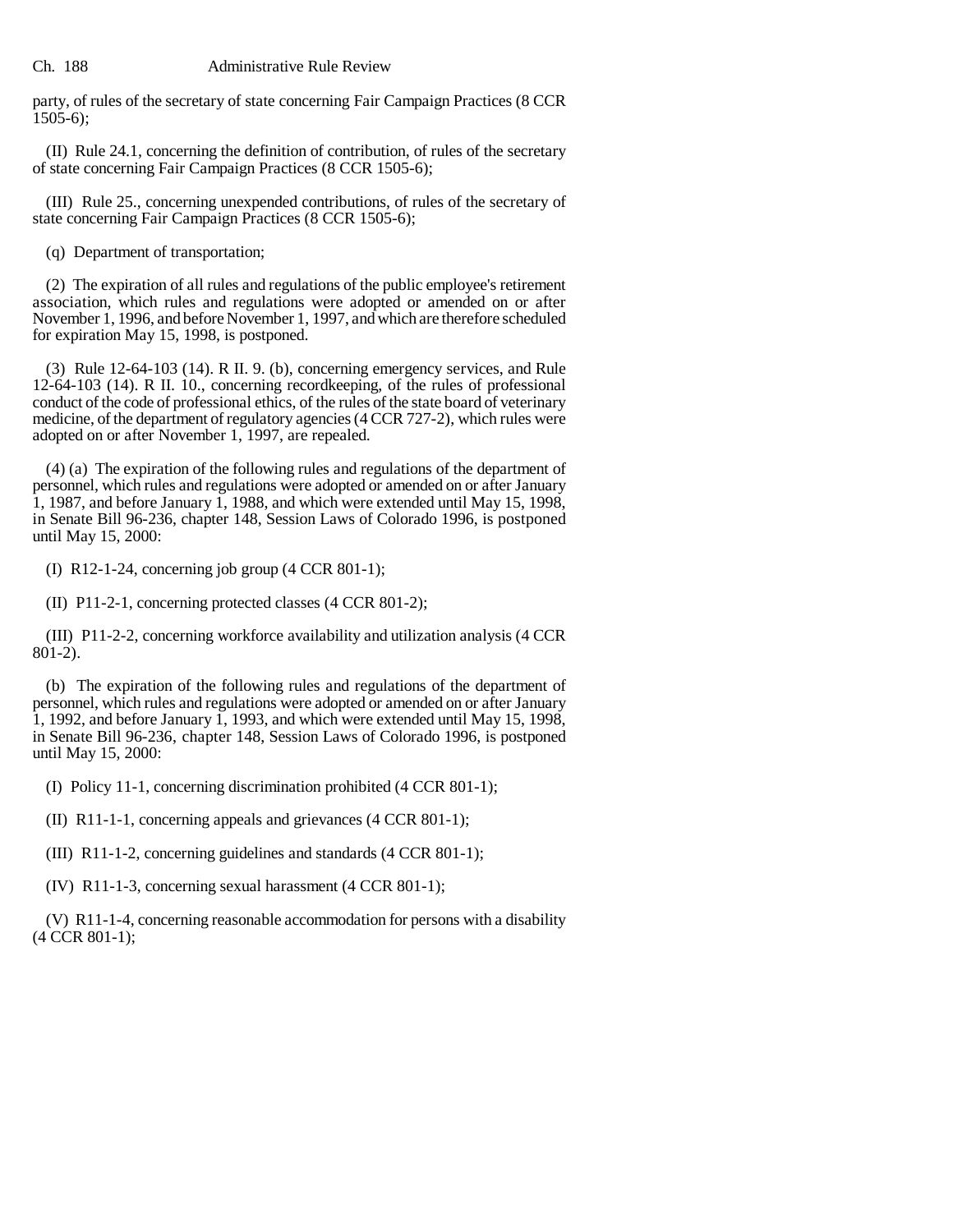(VI) R11-1-5, concerning remedies (4 CCR 801-1);

(VII) Policy 11-2 (C), concerning persons with disabilities (4 CCR 801-1);

(VIII) R11-2-1, concerning affirmative action plan (4 CCR 801-1);

(IX) R11-2-5, concerning director's review of examination (4 CCR 801-1);

(X) R11-2-8, concerning determination of underutilization (4 CCR 801-1);

(XI) R11-2-9, concerning complaints regarding administration (4 CCR 801-1).

(c) The following rules and regulations of the department of personnel, which rules and regulations were adopted or amended on or after January 1, 1987, and before January 1, 1988, and which were extended until May 15, 1998, in Senate Bill 96-236, chapter 148, Session Laws of Colorado 1996, and are therefore scheduled to expire on May 15, 1998, are not extended:

(I) P12-1-8 (f), (f)(1) and (f)(2), concerning promotional examination announcements (4 CCR 801-2);

(II) P11-2-3, concerning affirmative action plan (4 CCR 801-2).

(d) The following rules and regulations of the department of personnel, which rules and regulations were adopted or amended on or after January 1, 1992, and before January 1, 1993, and which were extended until May 15, 1998, in Senate Bill 96-236, chapter 148, Session Laws of Colorado 1996, and are therefore scheduled to expire on May 15, 1998, are not extended:

(I) Policy 11-2 (A), concerning affirmative action being the commitment of state government (4 CCR 801-1);

(II) R11-2-2, concerning recruitment program (4 CCR 801-1);

(III) R11-2-7, concerning considerations in making appointments (4 CCR 801-1).

(e) No later than September 1, 2000, the department of personnel shall submit to the committee on legal services the following information:

(I) Employment utilization figures for the state personnel system for the period from January 1, 1998, through January 1, 2000;

(II) The department of personnel's annual affirmative action reports to the governor for 1998 and 1999;

(III) Such other information as the staff of the committee on legal services may reasonably request related to implementation of the affirmative action rules to aid in the evaluation of their operation and legal sufficiency.

(5) Rule 3.850.66, concerning interim relief - Colorado works and child care assistance, of the rules of the state board of human services, of the department of